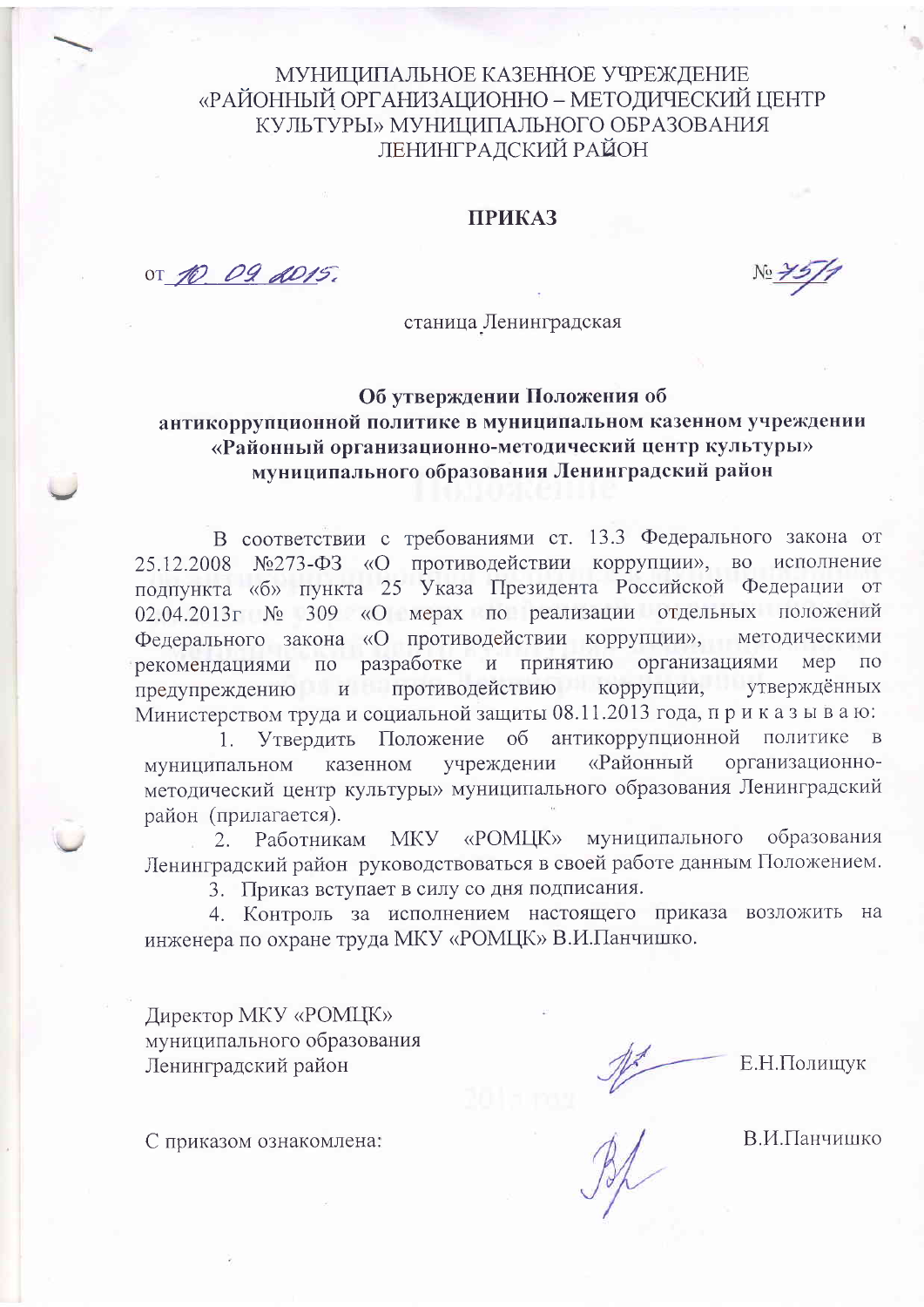## Положение

in distribut to actional use or page.

об антикоррупционной политике в муниципальном казенном учреждении «Районный организационнометодический центр культуры» муниципального образования Ленинградский район

I had I as an experiment the property of the state of the state of the common

**Companies International Companies** 

### $2015$  год

international definitions a process composed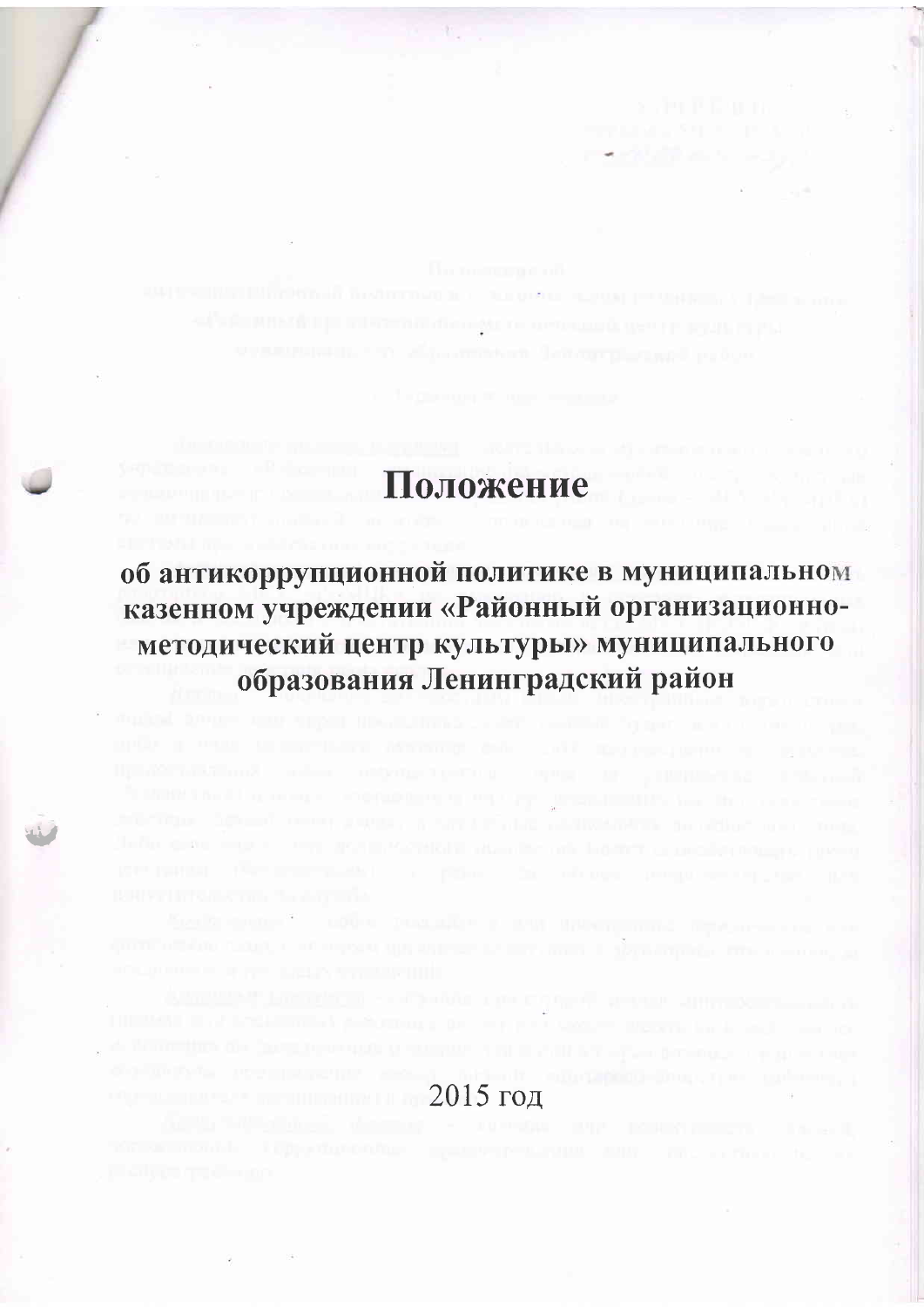нелопушение предпосылок, исключение возможности фактов коррупции в МКУ «РОМЦК»;

— обеспечение выполнения Программы противодействия коррупции в рамках компетенции администрации МКУ «РОМЦК»;

- обеспечение защиты прав и законных интересов граждан от негативных процессов и явлений, связанных с коррупцией, укрепление доверия граждан к деятельности МКУ «РОМЦК».

3.2. Для достижения указанных целей требуется решение следующих задач:

предупреждение коррупционных правонарушений;

- оптимизация и конкретизация полномочий должностных лиц;

полните - формирование антикоррупционного сознания у участников производственного процесса;

обеспечение неотвратимости ответственности за совершение коррупционных правонарушений;

- повышение эффективности управления, качества и доступности предоставляемых МКУ «РОМЦК» услуг;

открытость и прозрачность деятельности МКУ «РОМЦК», содействие реализации прав граждан на доступ к информации о деятельности MKY «POMLIK».

4. Основные принципы противодействия коррупции

4.1. Противодействие коррупции в МКУ «РОМЦК» осуществляется на основе следующих основных принципов:

Принцип следования законодательству и общепринятым нормам. Соответствие реализуемых антикоррупционных мероприятий Конституции РФ, заключенным РФ международным договорам, законодательству РФ и иным нормативным правовым актам.

- Принцип личного примера руководства. Ключевая роль принадлежит руководителю МКУ «РОМЦК» в формировании культуры нетерпимости к коррупции и в создании внутриорганизационной системы предупреждения и противодействия коррупции.

Принции вовлеченности работников. Информировать работников МКУ «РОМЦК» о положениях антикоррупционного законодательства и их активное участие в формировании и реализации антикоррупционных стандартов и процедур.

Принцип соразмерности антикоррупционных процедур риску коррупции. Разработка и выполнение комплекса мероприятий, позволяющих вероятность вовлечения МКУ «РОМЦК»  $\mathbf{B}$ коррупционную снизить деятельность.

- Принцип эффективности антикоррупционных процедур. Применение в МКУ «РОМЦК» таких антикоррупционных мероприятий,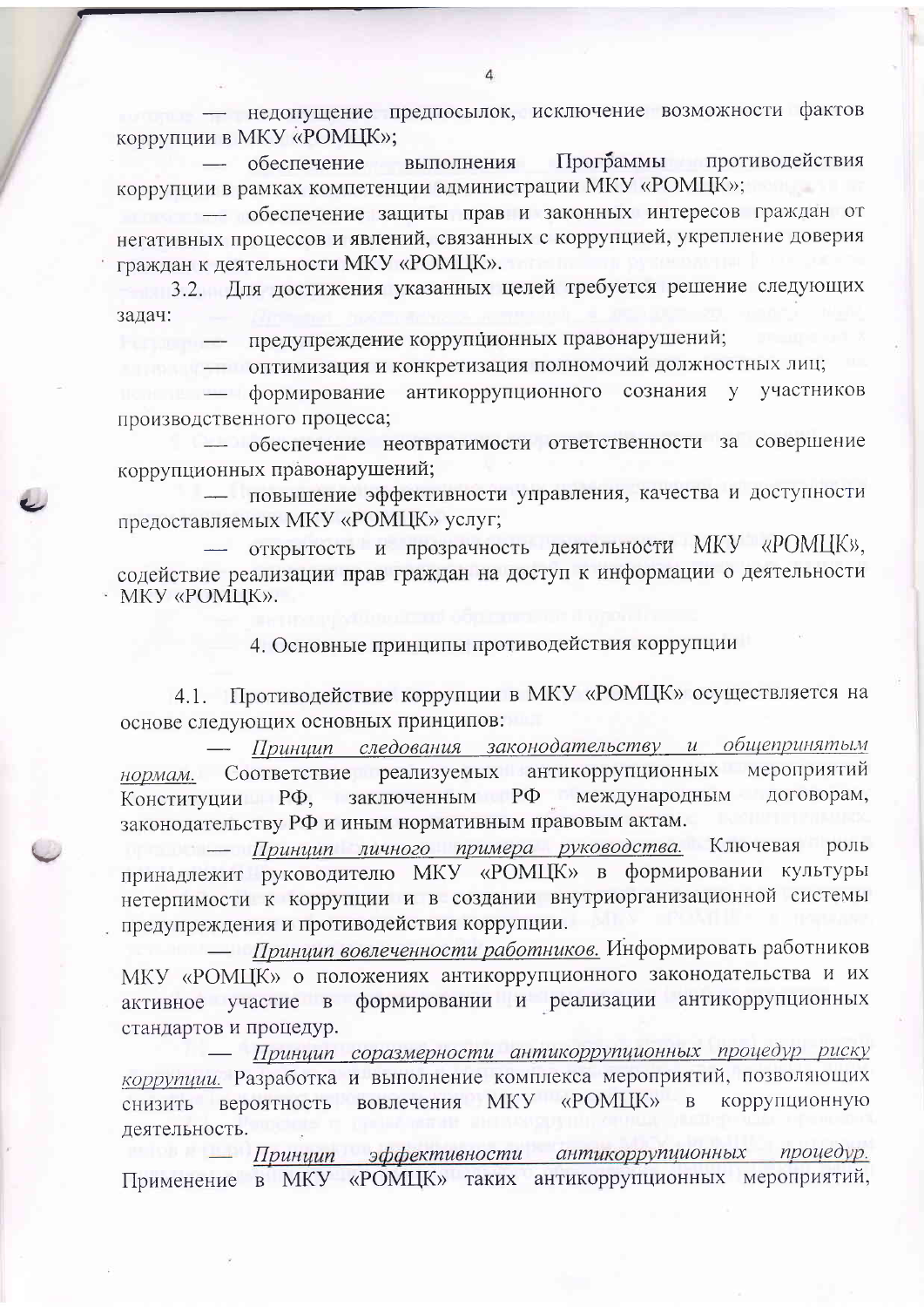которые имеют низкую стоимость, обеспечивают простоту реализации и приносят значимый результат.

Принцип ответственности и неотвратимости наказания. Неотвратимость наказания для работников МКУ «РОМЦК» вне зависимости от занимаемой должности, стажа работы и иных условий в случае совершения ими коррупционных правонарушений в связи исполнением трудовых  $\mathcal{C}$ обязанностей, а также персональная ответственность руководства Колледжа за реализацию внутриорганизационной антикоррупционной политики.

Принцип постоянного контроля и регулярного мониторинга. осуществление мониторинга эффективности внедренных Регулярное антикоррупционных стандартов и процедур, а также контроля за их исполнением.

5. Основные меры предупреждения коррупционных правонарушений

5.1. Предупреждение коррупционных правонарушений осуществляется путем применения следующих мер:

разработка и реализация антикоррупционных программ;

проведение антикоррупционной экспертизы правовых актов и (или) их проектов;

антикоррупционные образование и пропаганда;

иные меры, предусмотренные законодательством РФ.

План мероприятий по реализации стратегии антикоррупционной 6. политики

6.1. План мероприятий по реализации стратегии антикоррупционной является комплексной мерой, обеспечивающей согласованное политики применение правовых, экономических, образовательных, воспитательных, организационных и иных мер, направленных на противодействие коррупции в МКУ «РОМЦК».

Разработка и принятие плана мероприятий по реализации стратегии  $6.2.$ антикоррупционной политики осуществляется МКУ «РОМЦК» в порядке, установленном законодательством РФ.

7. Антикоррупционная экспертиза правовых актов и (или) их проектов

7.1. Антикоррупционная экспертиза правовых актов и (или) их проектов проводится с целью выявления и устранения несовершенства правовых норм, которые повышают вероятность коррупционных действий.

Решение о проведении антикоррупционной экспертизы правовых  $7.2.$ актов и (или) их проектов принимается директором МКУ «РОМЦК» и отделом культуры администрации муниципального образования Ленинградский район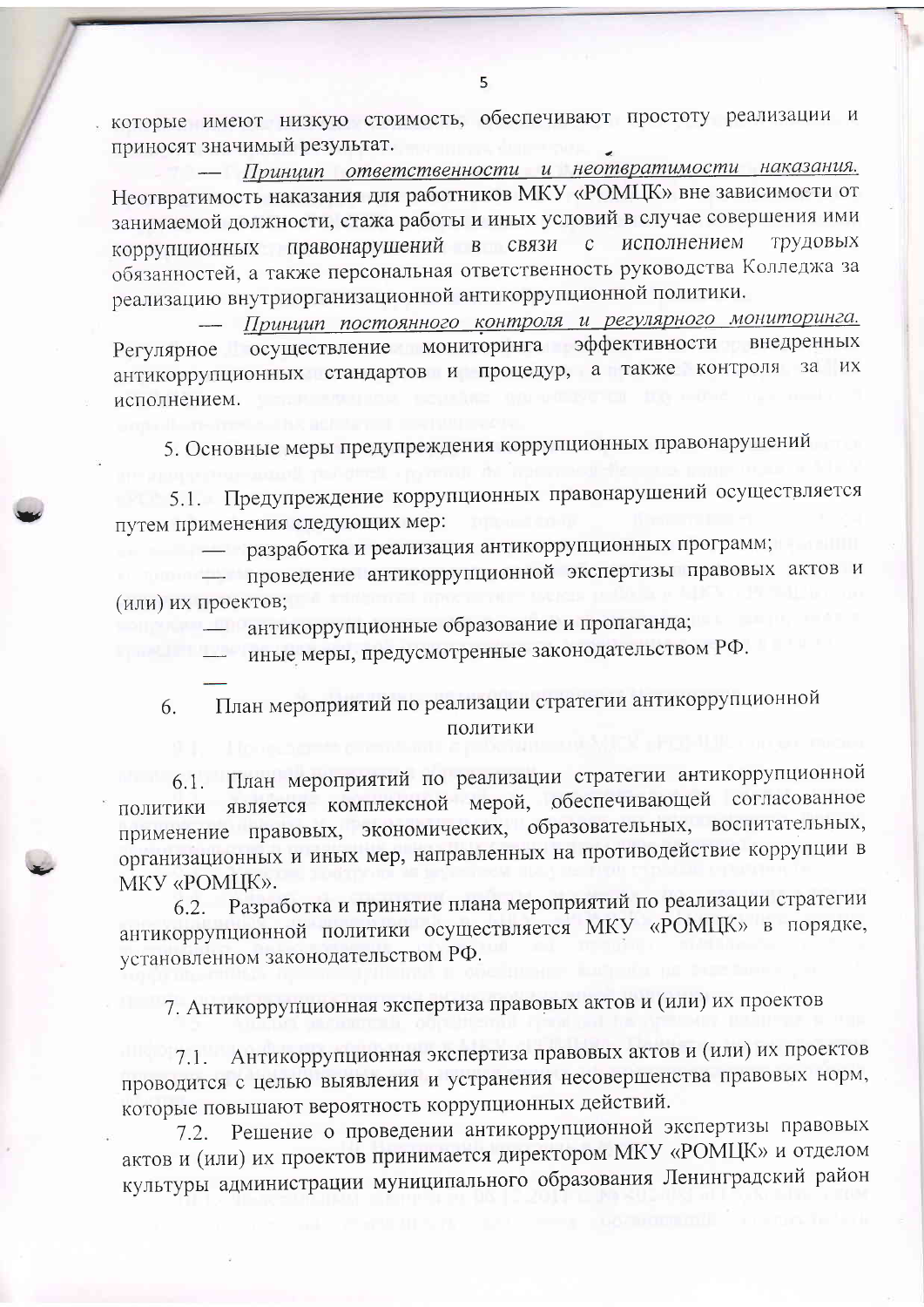при наличии достаточных оснований предполагать о присутствии в правовых актах или их проектах коррупциогенных факторов.

7.3. Граждане (работники МКУ «РОМЦК») вправе обратиться к председателю антикоррупционной рабочей группы по противодействию коррупции в МКУ «РОМЦК» с обращением о проведении антикоррупционной экспертизы действующих правовых актов.

8. Антикоррупционное образование и пропаганда

8.1. Для решения задач по формированию антикоррупционного мировоззрения, повышения уровня правосознания и правовой культуры, в МКУ «РОМЦК» в установленном порядке организуется изучение правовых и морально-этических аспектов деятельности.

8.2. Организация антикоррупционного образования осуществляется антикоррупционной рабочей группой по противодействию коррупции в МКУ «POMLIK».

8.3. Антикоррупционная пропаганда представляет собой целенаправленную деятельность средств массовой информации, координируемую и стимулируемую системой государственных заказов, содержанием которой являются просветительская работа в МКУ «РОМЦК» по вопросам противостояния коррупции в любых ее проявлениях, воспитания у граждан чувства гражданской ответственности, укрепление доверия к власти.

9. Внедрение антикоррупционных механизмов

9.1. Проведение совещания с работниками МКУ «РОМЦК» по вопросам антикоррупционной политики в образовании.

9.2. Усиление воспитательной и разъяснительной работы среди административного и преподавательского состава по недопущению фактов вымогательства и получения денежных средств при сдаче экзаменов.

9.3. Участие контроля за ведением документов строгой отчетности.

9.4. Анализ о состоянии работы и мерах по предупреждению коррупционных правонарушений в МКУ «РОМЦК». Подведение итогов анкетирования студентов на анонимного предмет выявления фактов коррупционных правонарушений и обобщение вопроса на заседании рабочей группы по реализации стратегии антикоррупционной политики.

Анализ заявлений, обращений граждан на предмет наличия в них  $9.5.$ информации о фактах коррупции в МКУ «РОМЦК». Принятие по результатам проверок организационных мер, направленных на предупреждение подобных фактов.

10. Внутренний контроль и аудит

10.1. Федеральным законом от 06.12.2011 г. № 402-ФЗ «О бухгалтерском установлена обязанность для учете» всех организаций осуществлять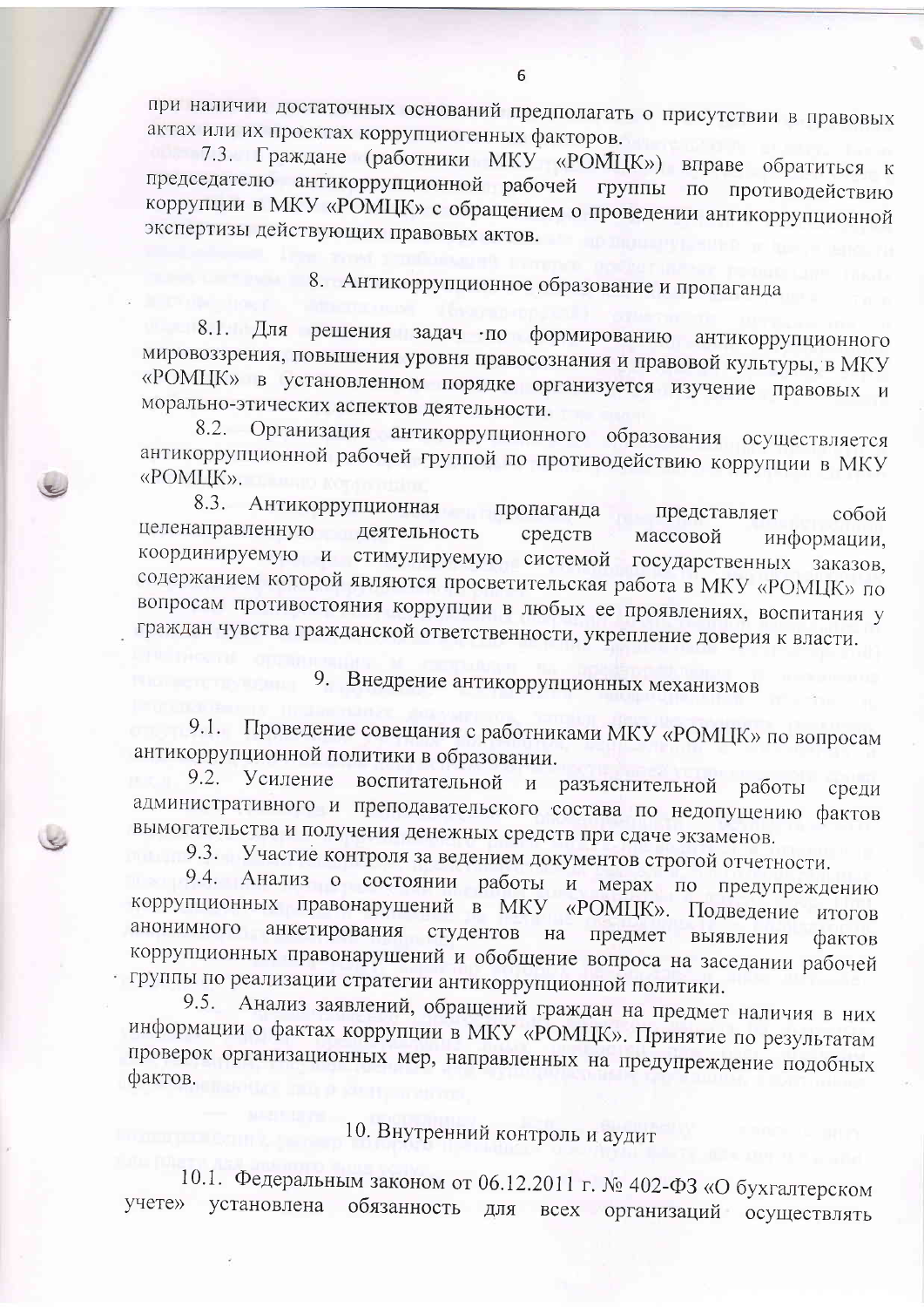внутренний хозяйственных операций, а для организаций, контроль бухгалтерская отчетность которых подлежит обязательному аудиту, также обязанность организовать внутренний контроль ведения бухгалтерского учета и составления бухгалтерской отчетности.

10.2. Система внутреннего контроля  $\boldsymbol{M}$ аудита способствуют профилактике и выявлению коррупционных правонарушений в деятельности организации. При этом наибольший интерес представляет реализация таких задач системы внутреннего контроля и аудита, как обеспечение надежности и достоверности финансовой (бухгалтерской) отчетности организации  $\overline{M}$ обеспечение соответствия деятельности организации требованиям нормативных правовых актов и локальных нормативных правовых актов организации. Система внутреннего контроля и аудита должна учитывать требования антикоррупционной политики, в том числе:

проверка соблюдения различных организационных процедур и правил деятельности, которые значимы с точки зрения работы по профилактике и предупреждению коррупции;

контроль документирования операций хозяйственной деятельности организации;

проверка экономической обоснованности осуществляемых операций в сферах коррупционного риска.

10.3. Контроль документирования операций хозяйственной деятельности прежде всего связан с обязанностью ведения финансовой (бухгалтерской) отчетности организации и направлен на предупреждение и выявление соответствующих нарушений: составления неофициальной отчетности, использования поддельных документов, записи несуществующих расходов, отсутствия первичных учетных документов, исправлений в документах и отчетности, уничтожения документов и отчетности ранее установленного срока ИТ.Д.

10.4. Проверка экономической • обоснованности осуществляемых операций в сферах коррупционного риска может проводиться в отношении обмена деловыми подарками, представительских расходов, благотворительных пожертвований, вознаграждений внешним консультантам и других сфер. При этом следует обращать внимание на наличие обстоятельств - индикаторов неправомерных действий: например:

оплата услуг, характер которых не определен либо вызывает сомнения;

предоставление дорогостоящих подарков, выдача на льготных условиях займов, предоставление иных ценностей или благ внешним консультантам, государственным или муниципальным служащим, работникам аффилированных лиц и контрагентов;

выплата посреднику ИЛИ внешнему консультанту вознаграждения, размер которого превышает обычную плату для организации или плату для данного вида услуг;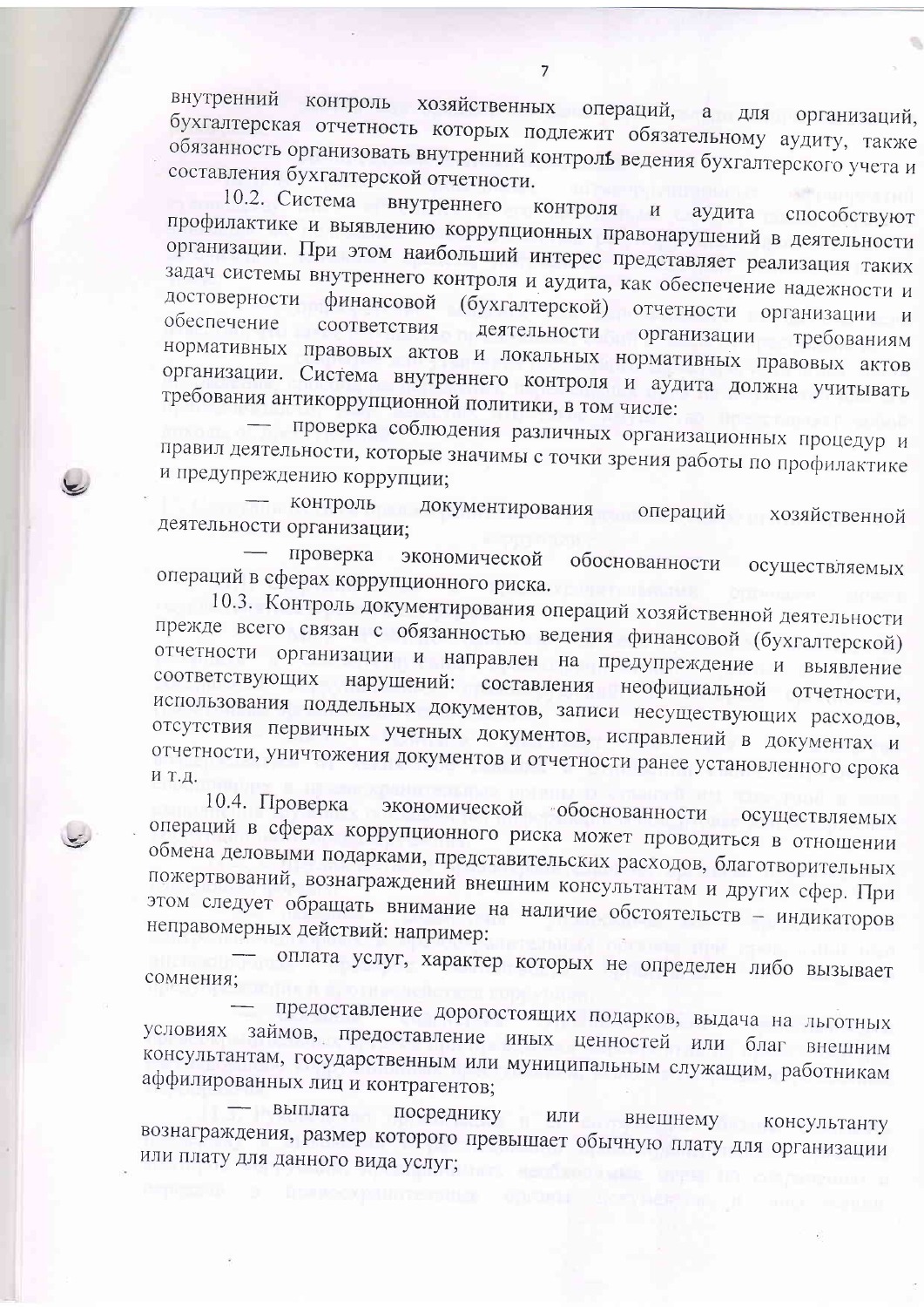закупи или продажи по ценам, значительно отличающимся от рыночных:

сомнительные платежи наличными.  $10.5. B$ 

рамках проводимых антикоррупционных руководству МКУ «РОМЦК» и его работникам следует также обратить мероприятий внимание на положения законодательства, регулирующего противодействие легализации денежных средств, полученных незаконным способом, в том

приобретение, владение или использование имущества, если известно, что такое имущество представляет собой доходы от преступлений;

сокрытие или утаивание подлинного характера, источника, места нахождения, способа распоряжения, перемещения прав на имущество или его принадлежности, если известно, что такое имущество представляет собой доходы от преступлений.

11. Сотрудничество с правоохранительными органами в сфере противодействия коррупции

11.1. Сотрудничество правоохранительными  $\mathbf{C}$ органами осуществляться в различных формах: может

МКУ «РОМЦК» принимает на себя публичное обязательство сообщить в соответствующие правоохранительные органы в случаях совершения коррупционных правонарушений, о которых организации (работникам организации) стало известно.

**MKY** «POMIJK» принимает на себя обязательство воздерживаться от каких-либо санкций в отношении своих сотрудников, сообщивших в правоохранительные органы о ставшей им известной в ходе выполнения трудовых обязанностей информации о подготовке или совершении коррупционного правонарушения.

11.2. Сотрудничество с правоохранительными органами проявляется в следующих формах:

оказание содействия уполномоченным представителям контрольно-надзорных и правоохранительных органов при проведении ими инспекционных проверок деятельности организации предупреждения и противодействия коррупции; ПО вопросам

оказания содействия уполномоченным представителям правоохранительных органов при проведении мероприятий по пресечению или расследованию коррупционных преступлений, включая оперативно-розыскные мероприятия.

11.3. Руководство организации и ее сотрудники обязаны оказывать поддержку в выявлении и расследовании правоохранительными органами факторов коррупции, предпринимать необходимые меры по сохранению и правоохранительные органы документов  $B$  $H$ информации,